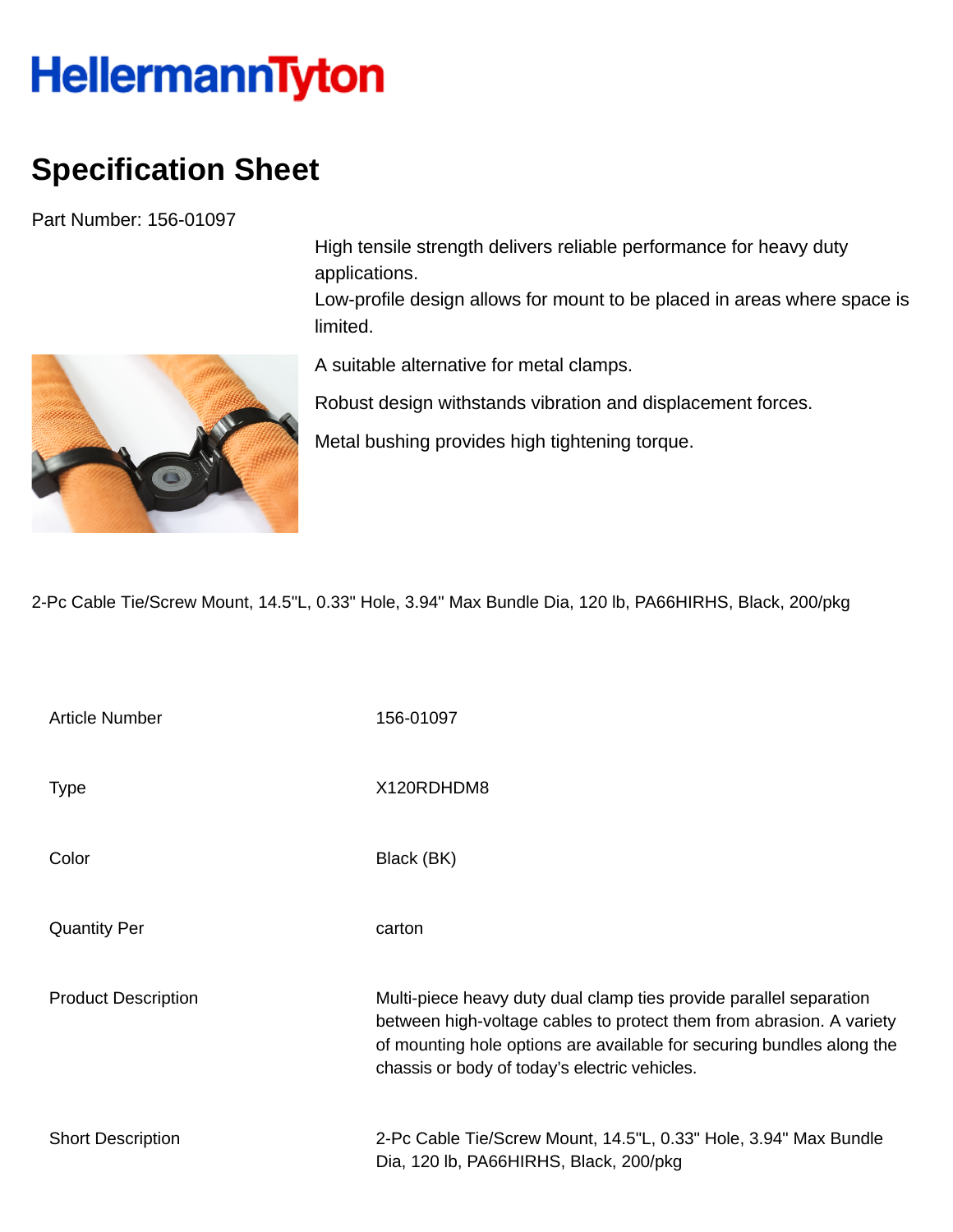| Minimum Tensile Strength (Imperial)   | 120          |
|---------------------------------------|--------------|
| Minimum Tensile Strength (Metric)     | 535          |
| Length L (Imperial)                   | 14.53        |
| Length L (Metric)                     | 369.0        |
| <b>Fixation Method</b>                | Fixing hole  |
| <b>Identification Plate Position</b>  | none         |
| <b>Tie Closure</b>                    | plastic pawl |
| Width W (Imperial)                    | 0.30         |
| Width W (Metric)                      | 7.7          |
| <b>Bundle Diameter Min (Imperial)</b> | 0.40         |
| <b>Bundle Diameter Min (Metric)</b>   | 10.0         |
| <b>Bundle Diameter Max (Imperial)</b> | 3.94         |
| <b>Bundle Diameter Max (Metric)</b>   | 100.0        |
| Thickness T (Metric)                  | 1.6          |
| Height H (Imperial)                   | 0.61         |